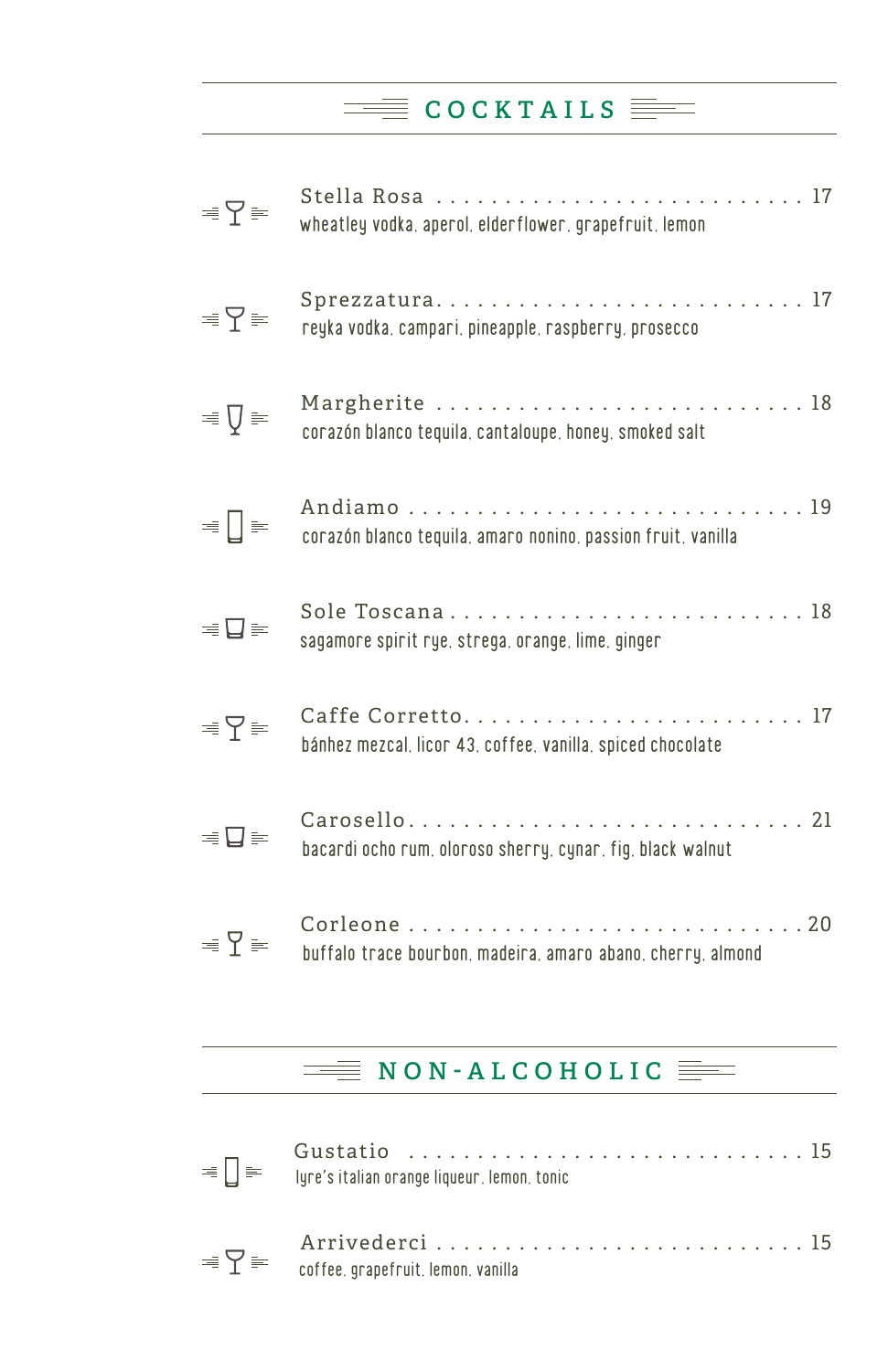### WINE BY THE GLASS  $\equiv$

#### SPARKLING

| CESARINI SFORZA Trentodoc Brut Rosé 18                |
|-------------------------------------------------------|
| LE DOLCI COLLINE Veneto Prosecco Brut 12              |
| PALTRINIERI Radice Lambrusco di Sorbara Pira 2019  11 |

#### **WHITE**

| CASTELLARO Bianco Porticello Siciliana White Blend 2020 15 |
|------------------------------------------------------------|
| FEUDI DI SAN GREGORIO Falanghina del Sannio 2018. 12       |
| GRADIS'CIUTTA Collio Chardonnay 2018. 13                   |
| KURTATSCH Alto-Adige Sauvignon Blanc 2019 16               |
|                                                            |
|                                                            |
| UMANI RONCHI-CASAL DI SERRA Verdicchio di Jesi             |
|                                                            |

### ROSÉ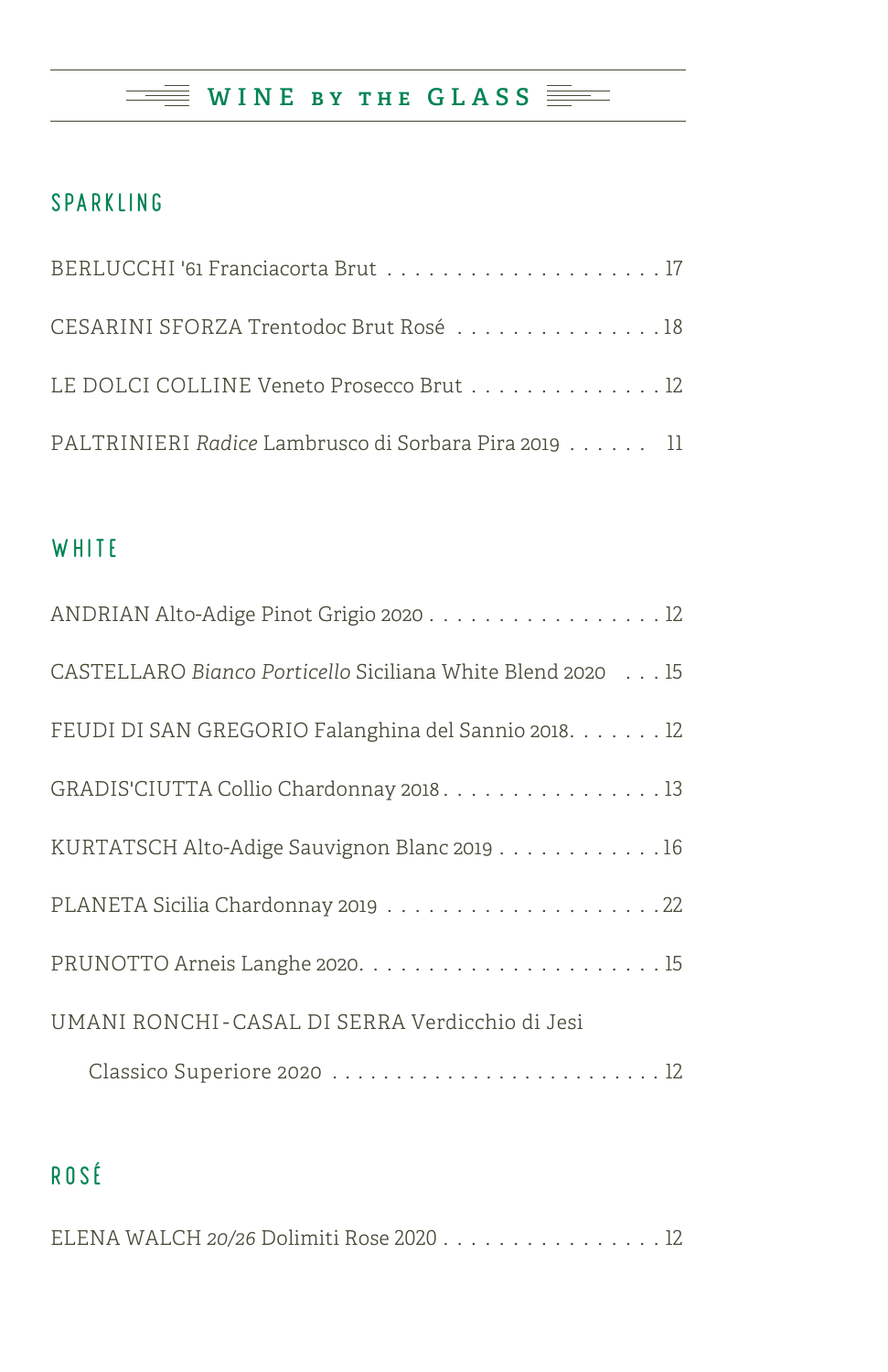| ABBAZIA DI NOVACELLA Alto-Adige Schiava 2020 14 |
|-------------------------------------------------|
|                                                 |
| CA'LA BIONDA Valpolicella Classico 2017. 16     |
|                                                 |
| GRATTAMACCO Bolgheri Rosso 2019 22              |
| MASSOLINO Dolcetto d'Alba 2019  14              |
| POGGIONE Rosso di Montalcino 2018 19            |
| RUMINAT Terre di Chieti Primitivo 2020 10       |
|                                                 |

### SWEET

| DONNAFUGATA Ben Rye Passito di Pantelleria 2018 45 |  |  |
|----------------------------------------------------|--|--|

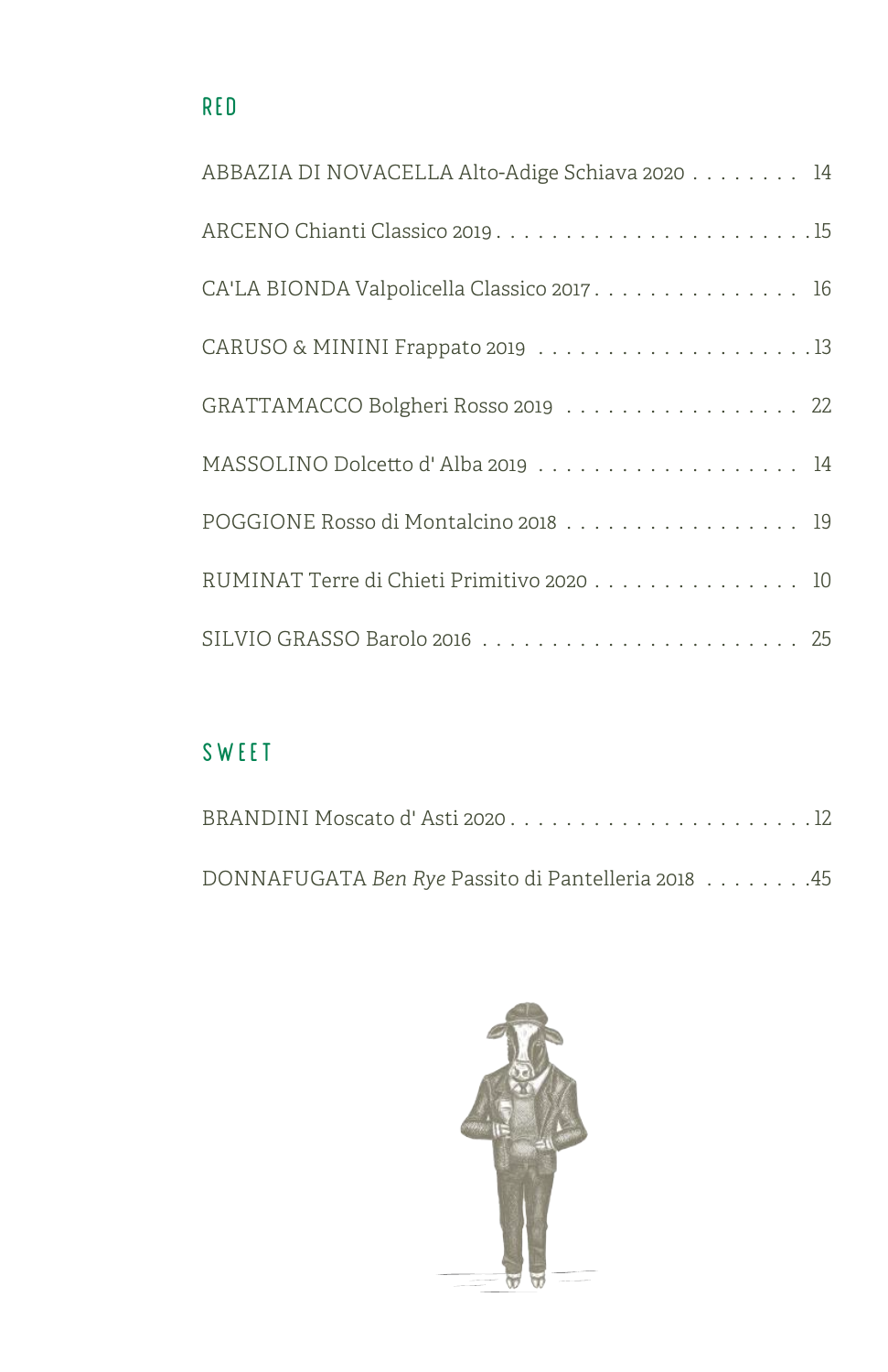## **DRAFT BEER**

| Buffalo Bayou Great White Buffalo Witbier 8 |  |
|---------------------------------------------|--|
|                                             |  |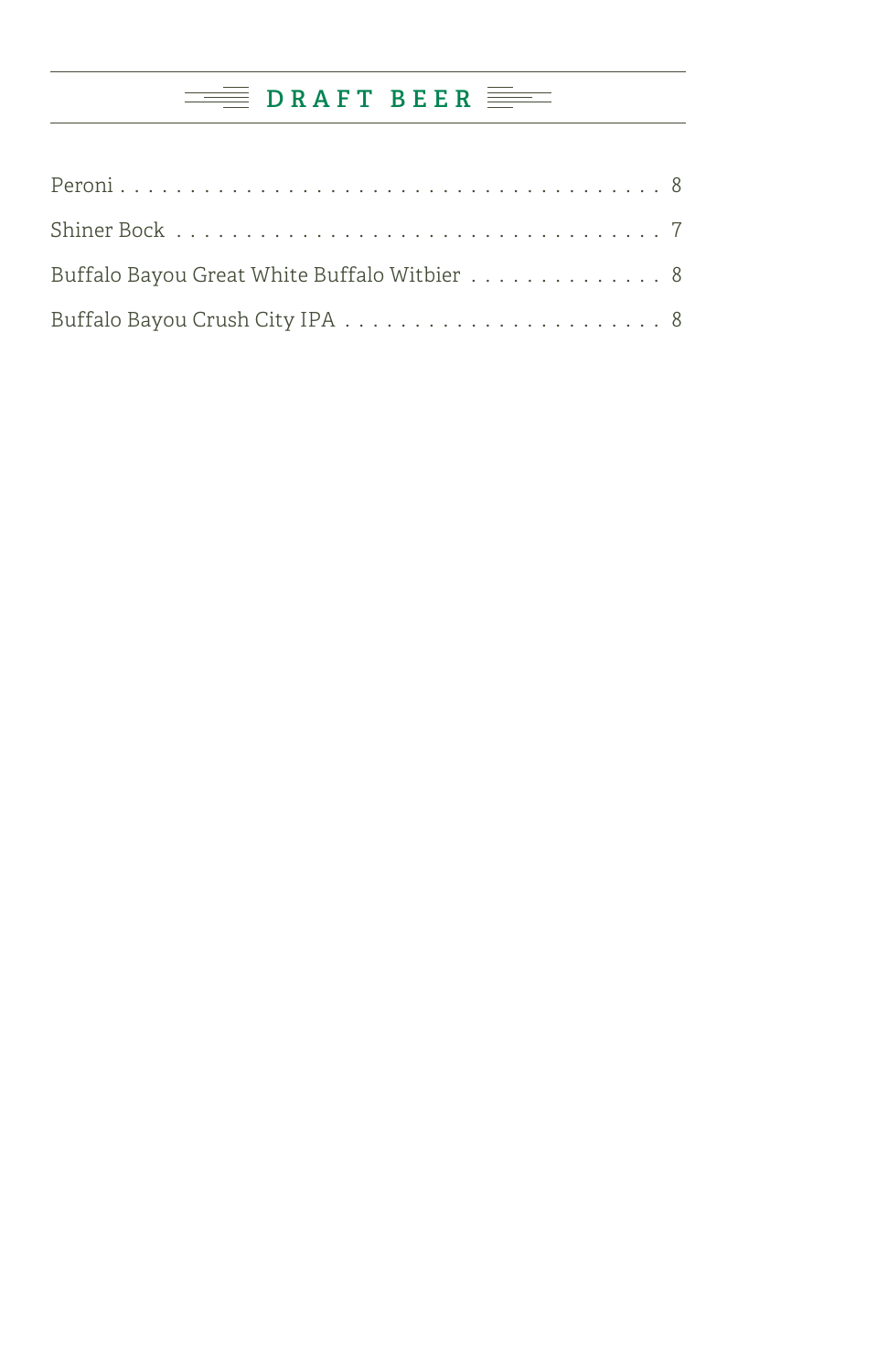### $\equiv$  **VODKA**

| Belvedere Single Estate Rye: Lake Bartezek. 22  |
|-------------------------------------------------|
| Belvedere Single Estate Rye: Smogory Forest. 22 |
|                                                 |
|                                                 |
|                                                 |
|                                                 |
|                                                 |
|                                                 |
|                                                 |
|                                                 |
|                                                 |
|                                                 |
|                                                 |
|                                                 |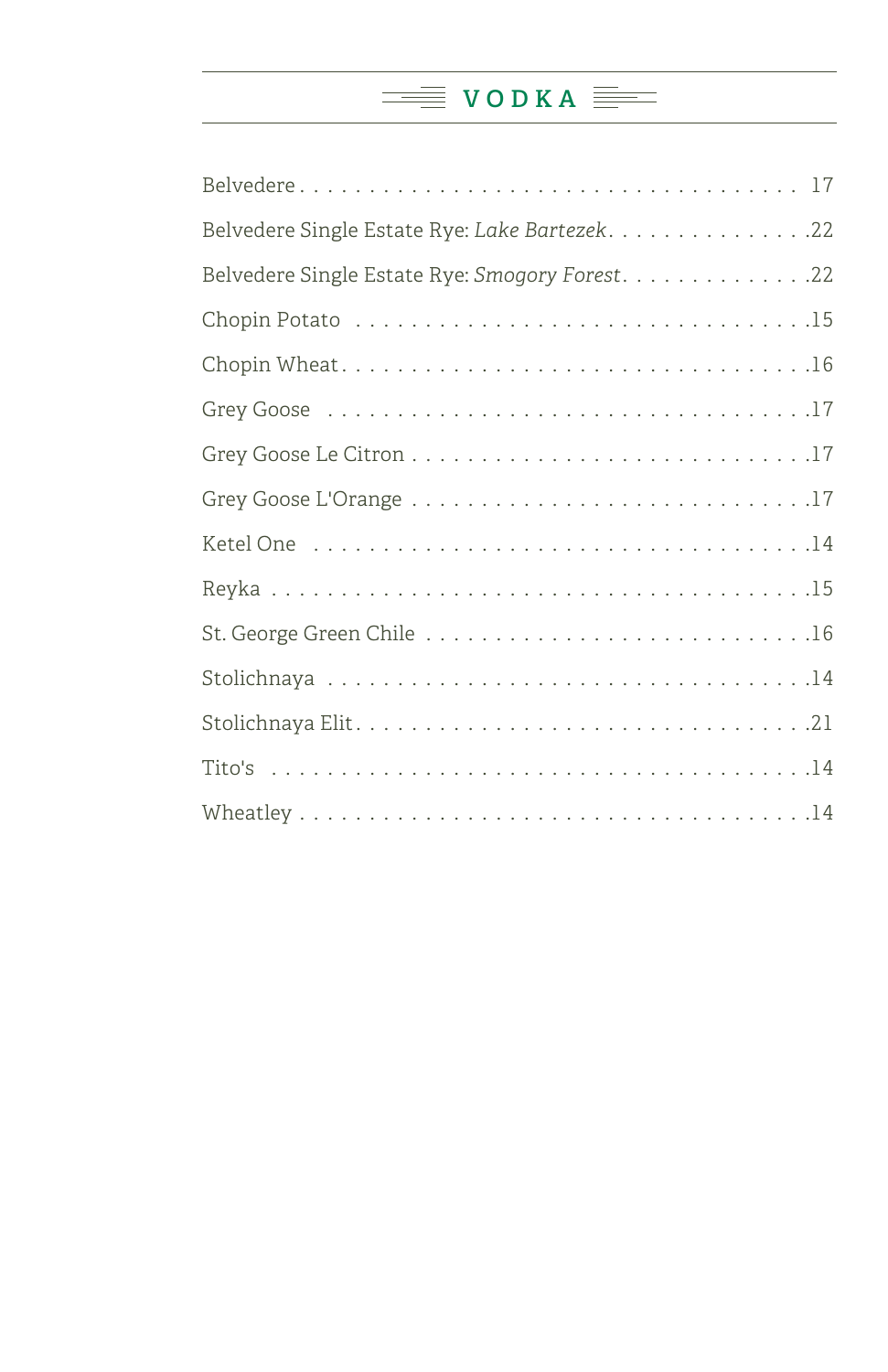# $\equiv$  G I N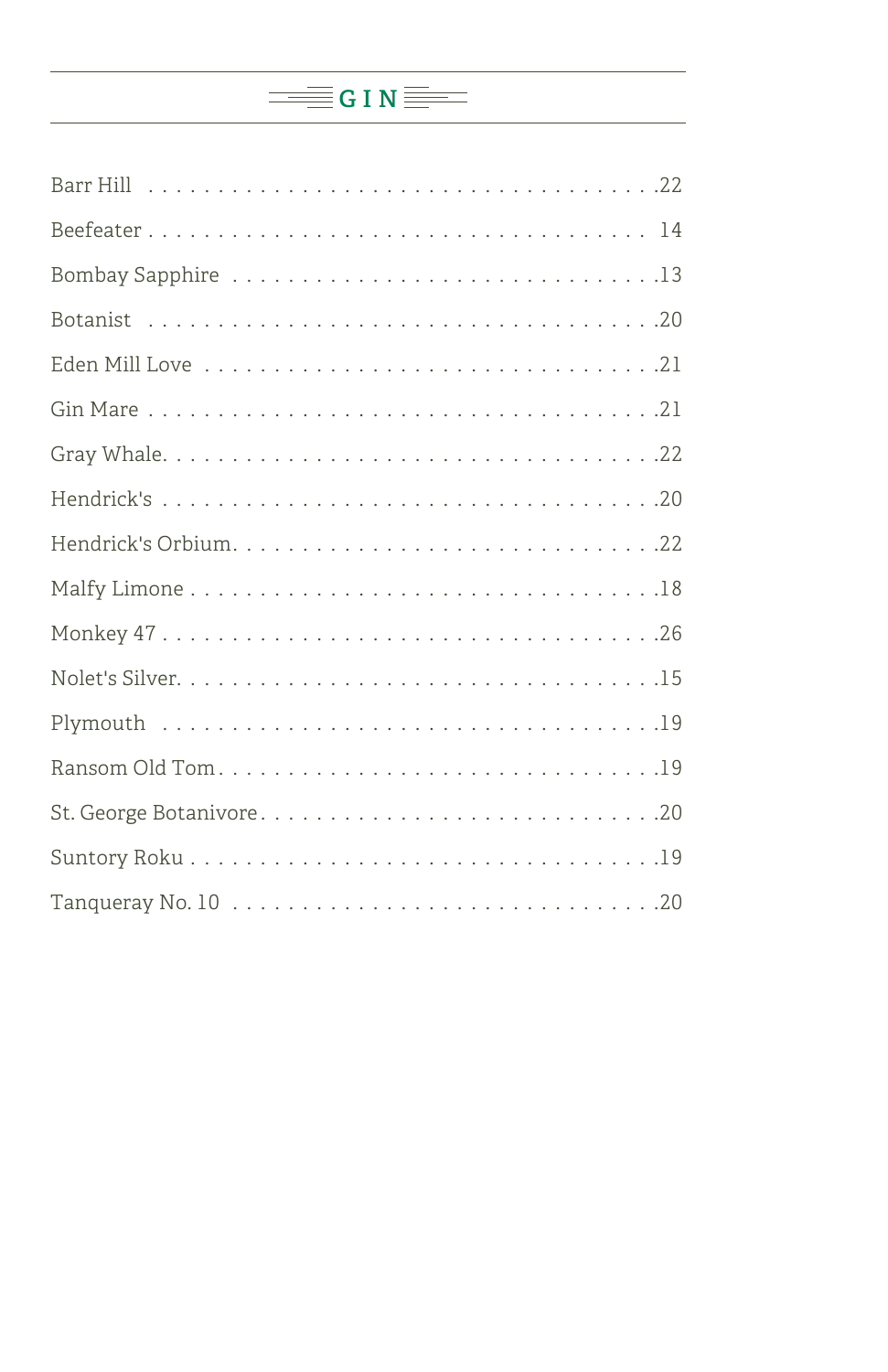## $\equiv$ **BRANDY**

# $\equiv$ GRAPPA $\equiv$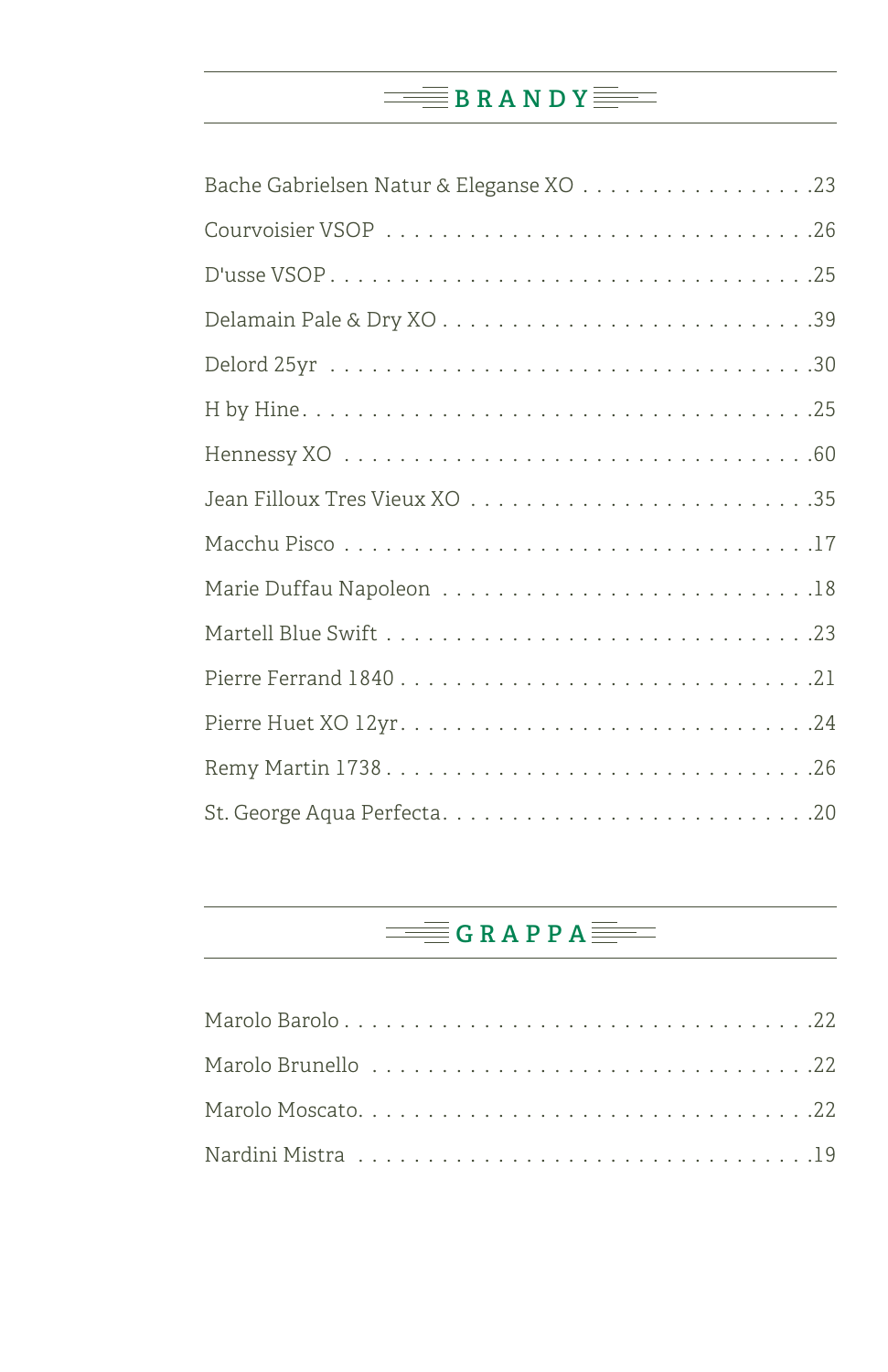# WHISKEY

#### BOURBON

| Bardstown Bourbon Co. Discovery Series46 |
|------------------------------------------|
|                                          |
|                                          |
|                                          |
|                                          |
|                                          |
|                                          |
|                                          |
| Garrison Brothers Small Batch33          |
|                                          |
|                                          |
| Jefferson's Ocean Aged30                 |
|                                          |
|                                          |
|                                          |
|                                          |
|                                          |
|                                          |
|                                          |
|                                          |
|                                          |
|                                          |
|                                          |
|                                          |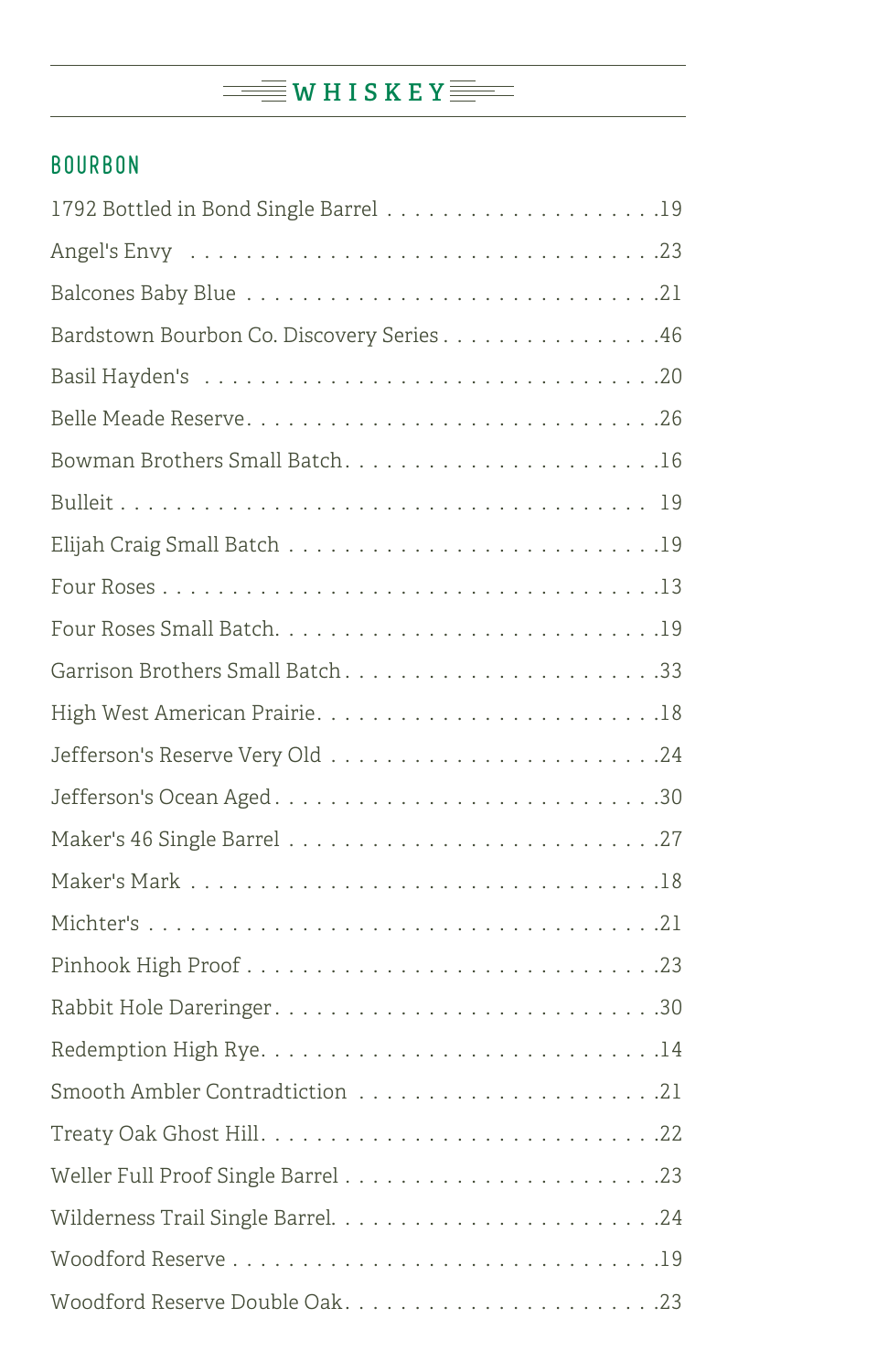### RYE

#### AMERICAN

#### CANADIAN

|--|--|--|--|--|--|--|--|--|--|--|--|--|--|--|--|--|--|--|--|--|--|--|--|--|--|--|--|--|--|--|--|--|--|--|--|--|--|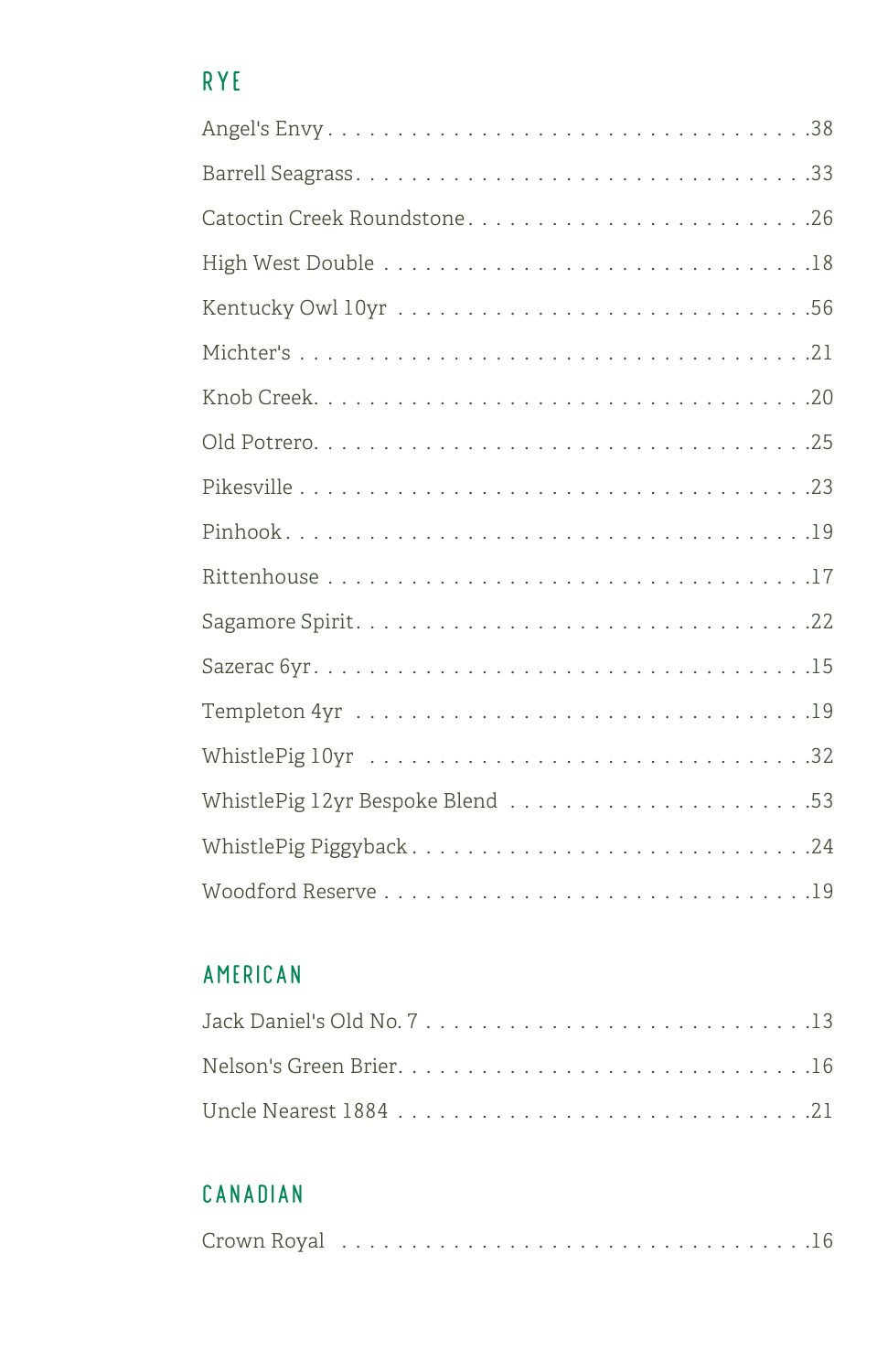#### JAPANESE

| Akashi Single Malt38 |  |
|----------------------|--|
|                      |  |
|                      |  |
|                      |  |

#### IRISH

#### BLENDED SCOTCH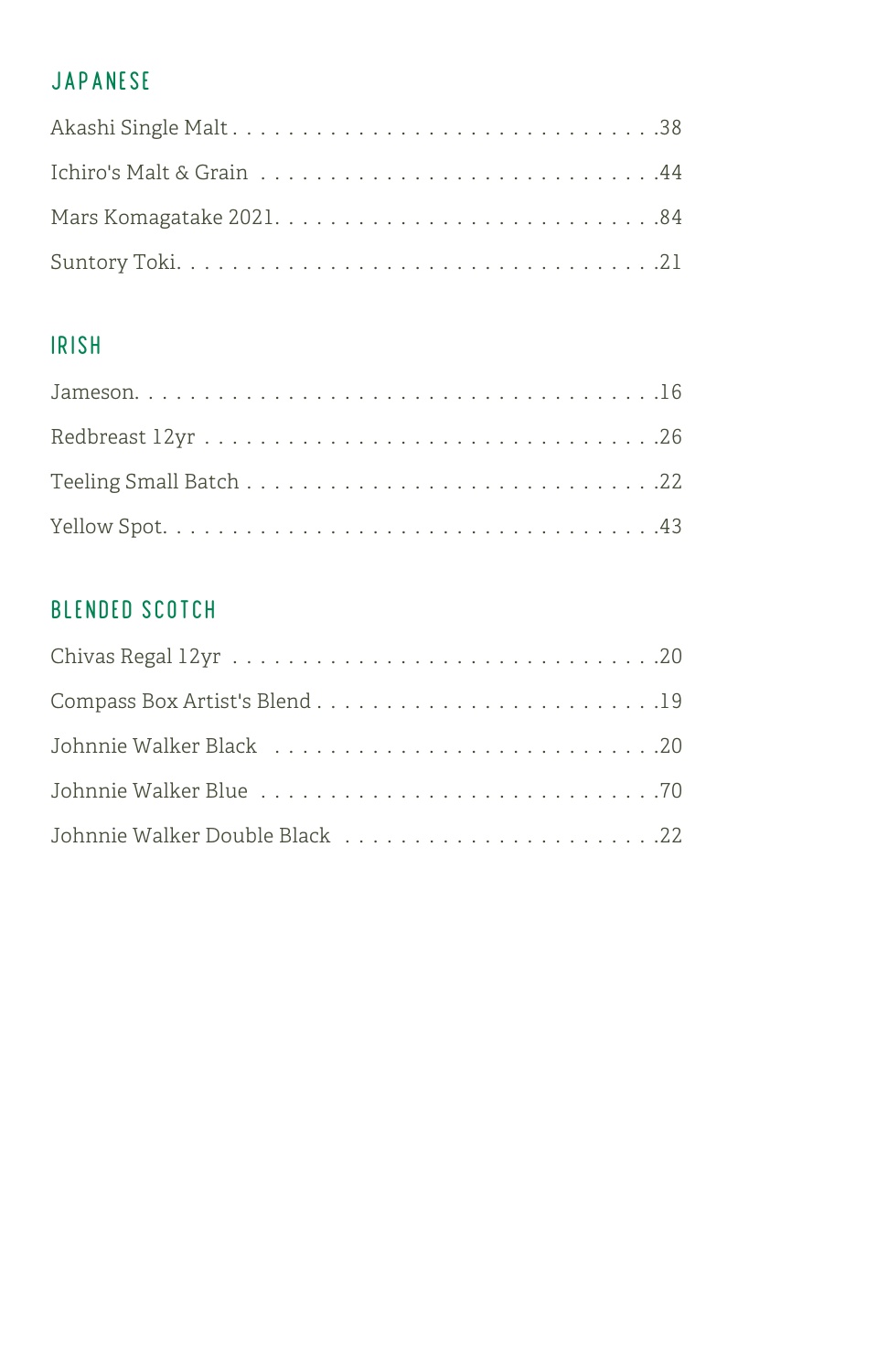#### SINGLE MALT SCOTCH

| Glenkinchie 12yr31    |
|-----------------------|
|                       |
|                       |
|                       |
|                       |
|                       |
|                       |
|                       |
|                       |
| Wolfburn Northland 27 |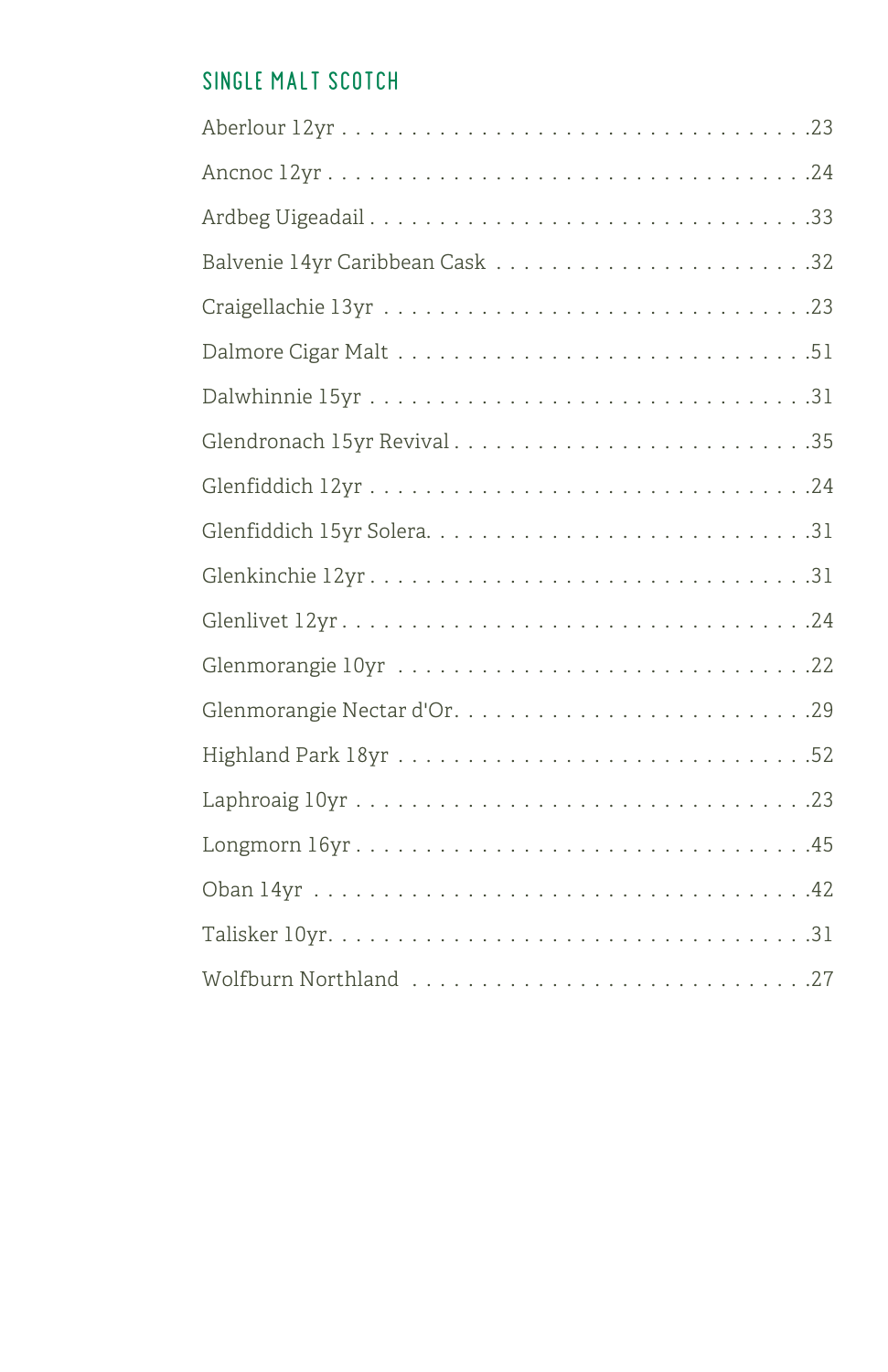# TEQUILA<sup>T</sup>

| Artenom 1579 Blanco26                            |
|--------------------------------------------------|
|                                                  |
|                                                  |
|                                                  |
|                                                  |
|                                                  |
|                                                  |
|                                                  |
|                                                  |
|                                                  |
|                                                  |
|                                                  |
|                                                  |
|                                                  |
|                                                  |
|                                                  |
|                                                  |
| Jose Cuervo Reserva de la Familia Extra Anejo 55 |
|                                                  |
|                                                  |
|                                                  |
|                                                  |
|                                                  |
|                                                  |
|                                                  |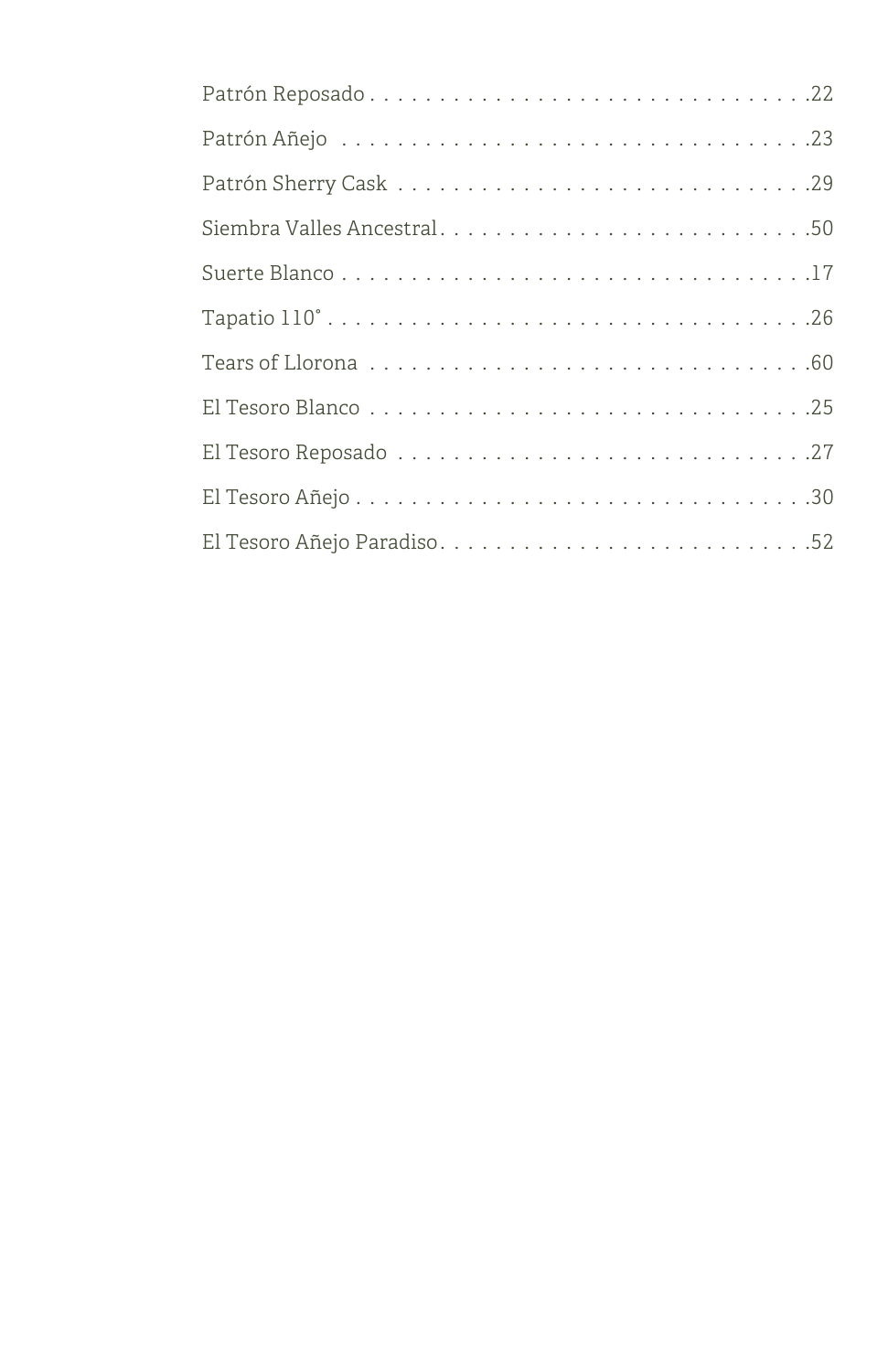# MEZCAL<sup>E</sup>

| Bozal Ensamble Espadin-Barril-Mexicano. 20 |
|--------------------------------------------|
|                                            |
|                                            |
|                                            |
|                                            |
|                                            |
|                                            |
| La Venenosa Sierra Occidental27            |
|                                            |
|                                            |
|                                            |
|                                            |
|                                            |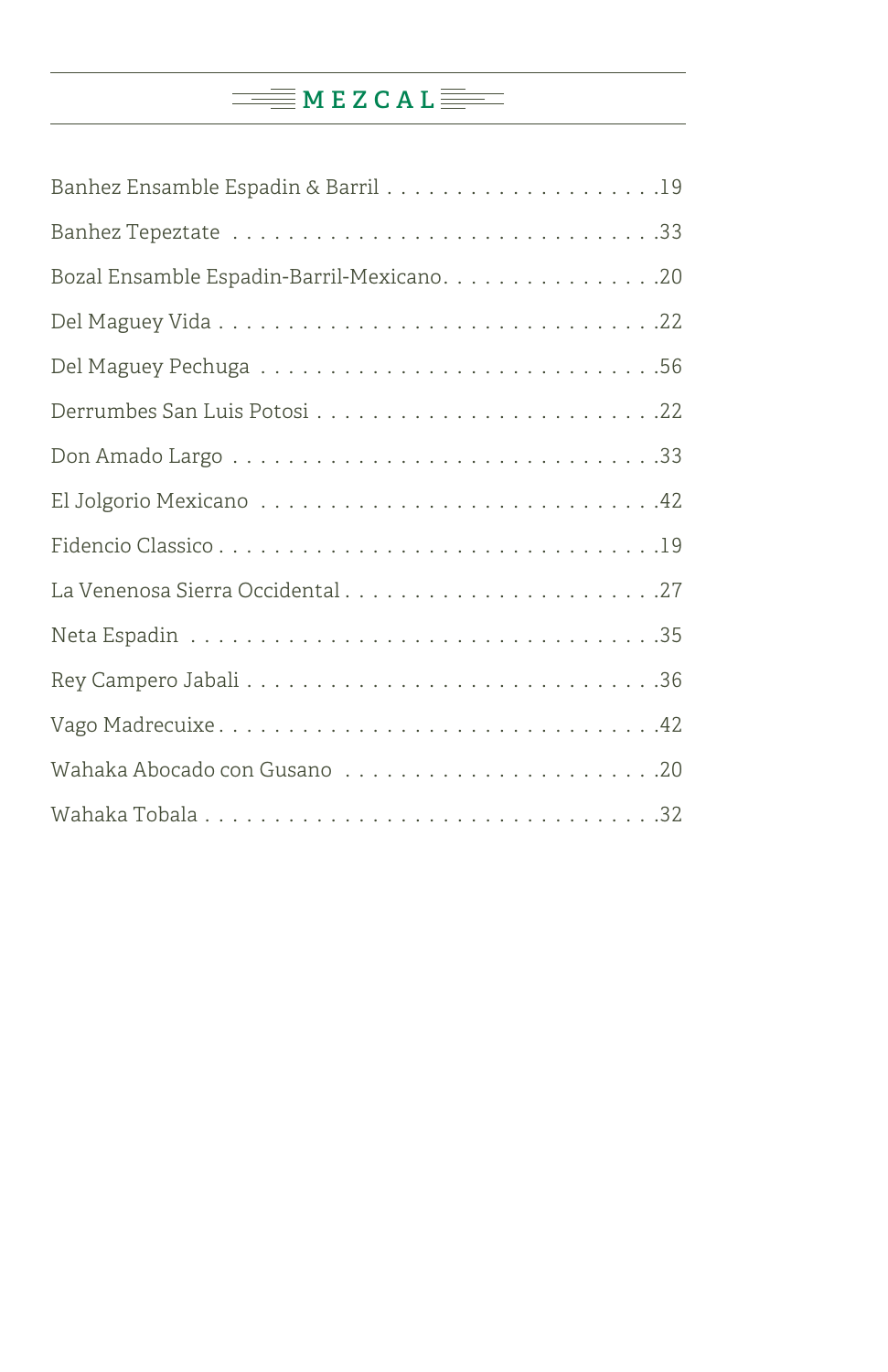### SUGARCANE<sup></sup>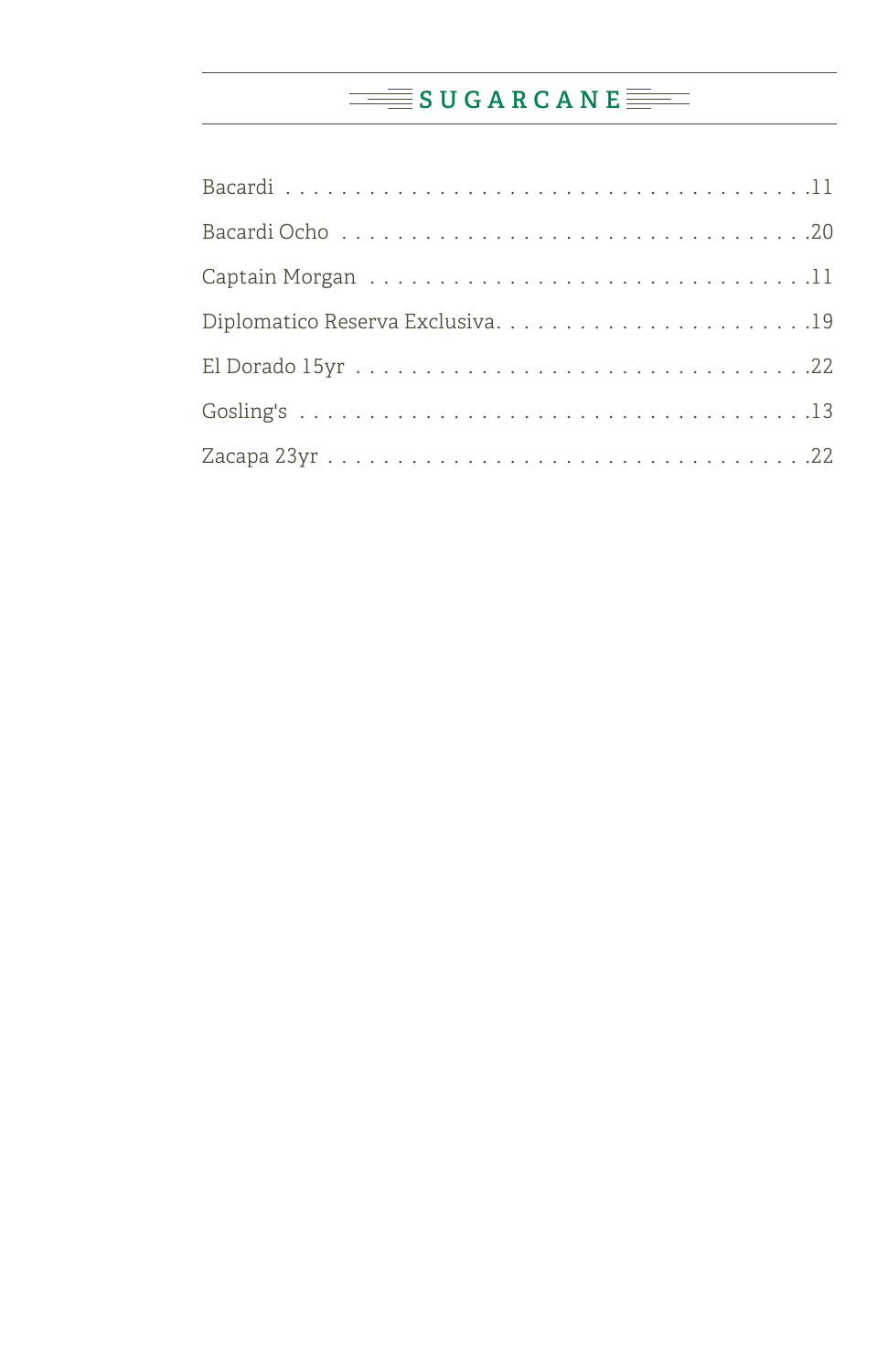## $\equiv$  AMARI $\equiv$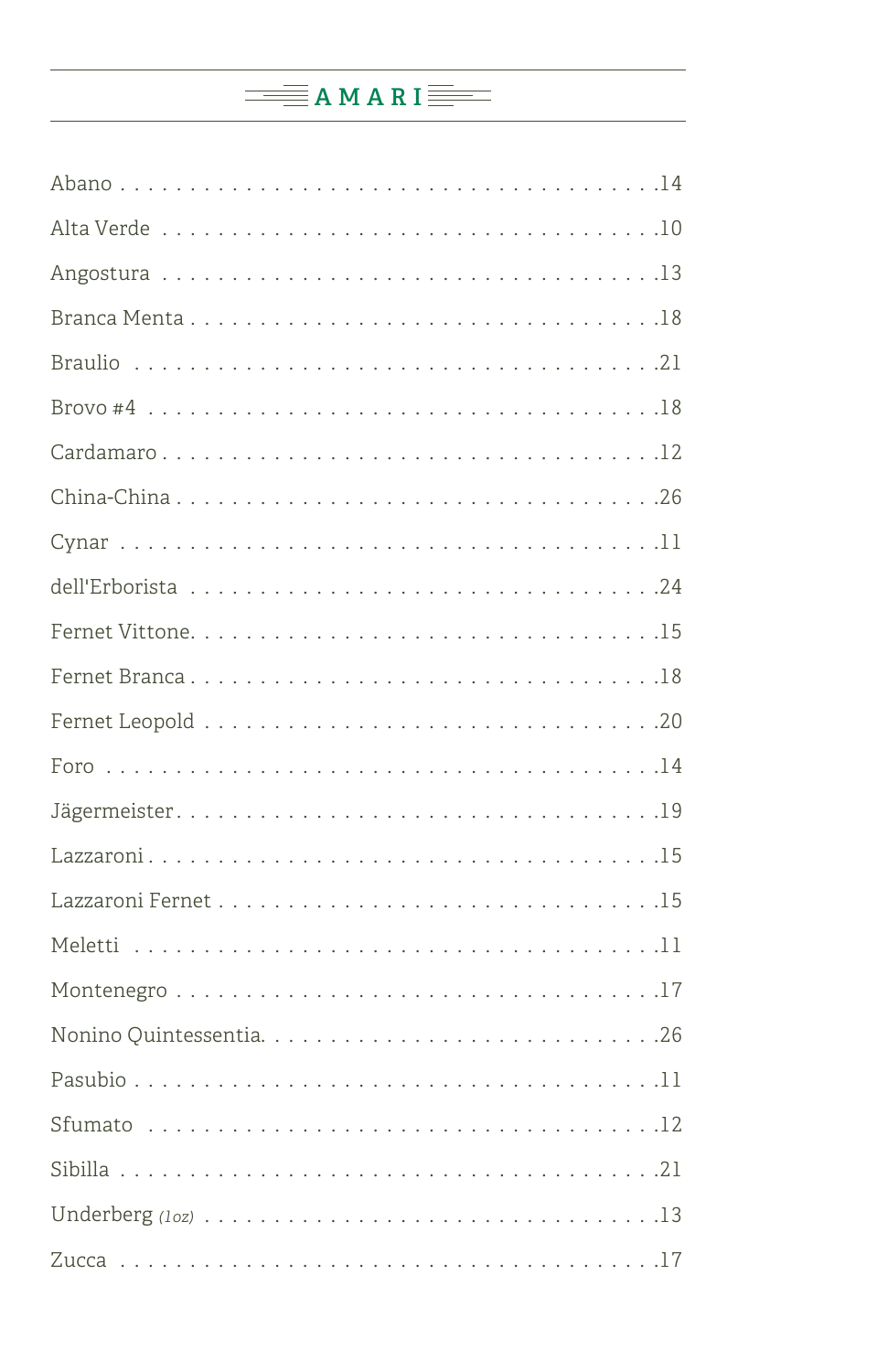### **APERITIVI & GENTIANE**

## **FORTIFIED & AROMATIZED WINE**